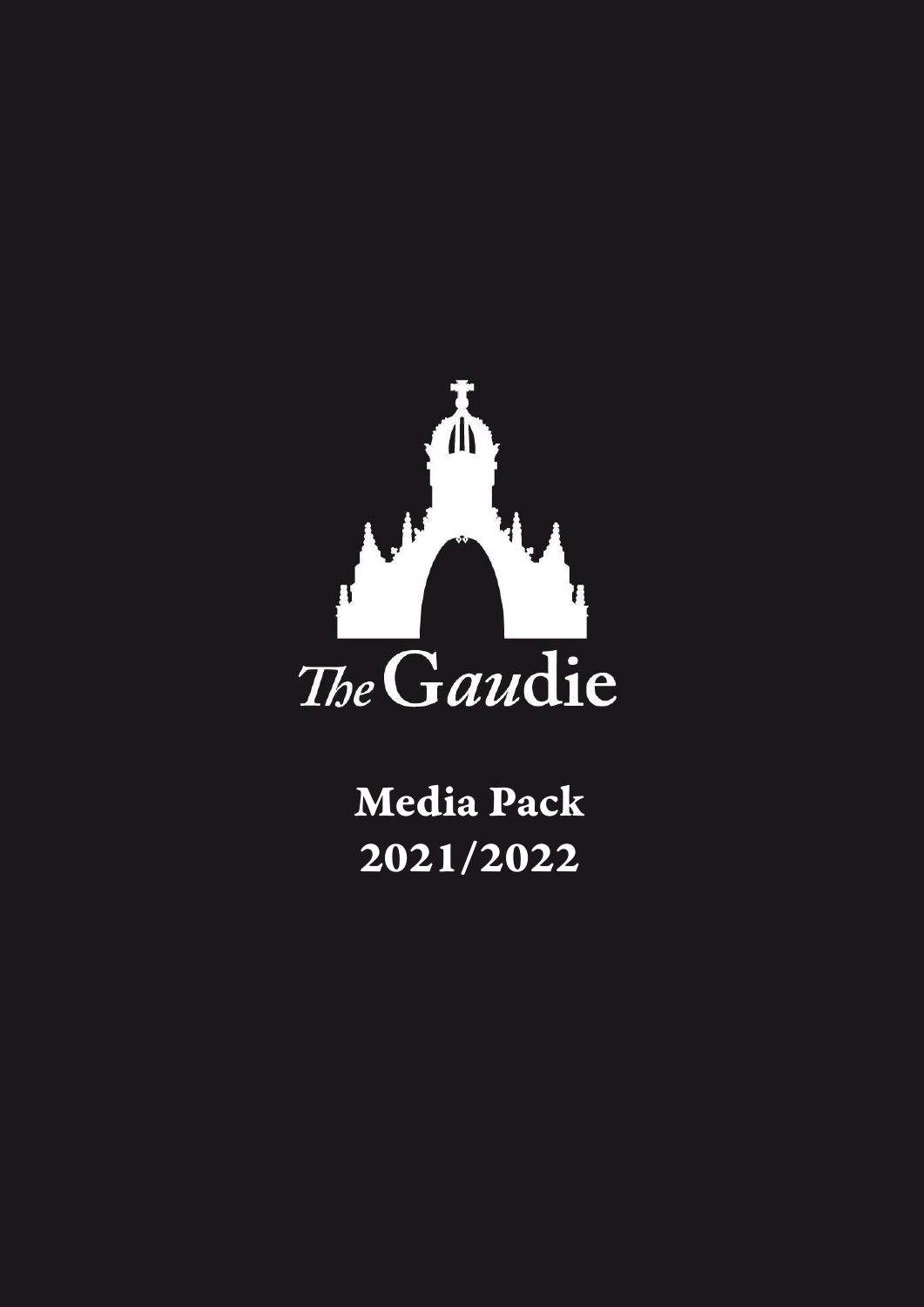

## Tradition

*The Gaudie* has a long tradition of quality student journalism. Named by *The Guardian* as the oldest student publication in Scotland, *The Gaudie* has been engaging with the population of the University of Aberdeen since 1934.

Over the years, *The Gaudie* has had inspired student journalists, a large number of which have applied the same caliber of writing to national publications as they did with *The Gaudie*. Additionally, *The Gaudie* has been highlighted for their work in journalism by numerous outlets, including the BBC.

At *The Gaudie*, we wish to use our history as a standard to set against our current paper, making sure we maintain the same levels of quality and innovation as our predecessors.

# Readership

*The Gaudie* has a run of 700 papers every fortnight within term time at the University of Aberdeen. Additionally, the digital copy of the paper garners approximately 300-500 impressions per edition. This readership does not include the large number of views our website 'gaudie.co.uk' receives, or the impressions we receive on our social media platforms.

*The Gaudie* can be collected for free on many locations within the University of Aberdeen, including the Forresterhill Campus and at the Hillhead halls. Additionally, *The Gaudie* can be found in numerous locations across the city, including Belmont Filmhouse and Books & Beans.

### Innovation

*The Gaudie* continues to innovate and finds new ways to allow for advertisers to promote themselves. Over the past year, *The Gaudie* has launched a new podcast which pulls in hundreds of listens per episode. Additionally, *The Gaudie* has taken on several new members for the social media team, making each platform more active and helping to gain followers at a rapid rate.

This year, you will be able to ugrade your web advertising to an Internet bundle, giving you more promotion for a cheaper rate. With students back on campus, now more than ever is the time to advertise online or in the paper with *The Gaudie*.



At The Gaudie, we pride ourselves on innovation, with each year and each wave of each year and each wave of<br>editors bringing refreshing new ideas to the paper.